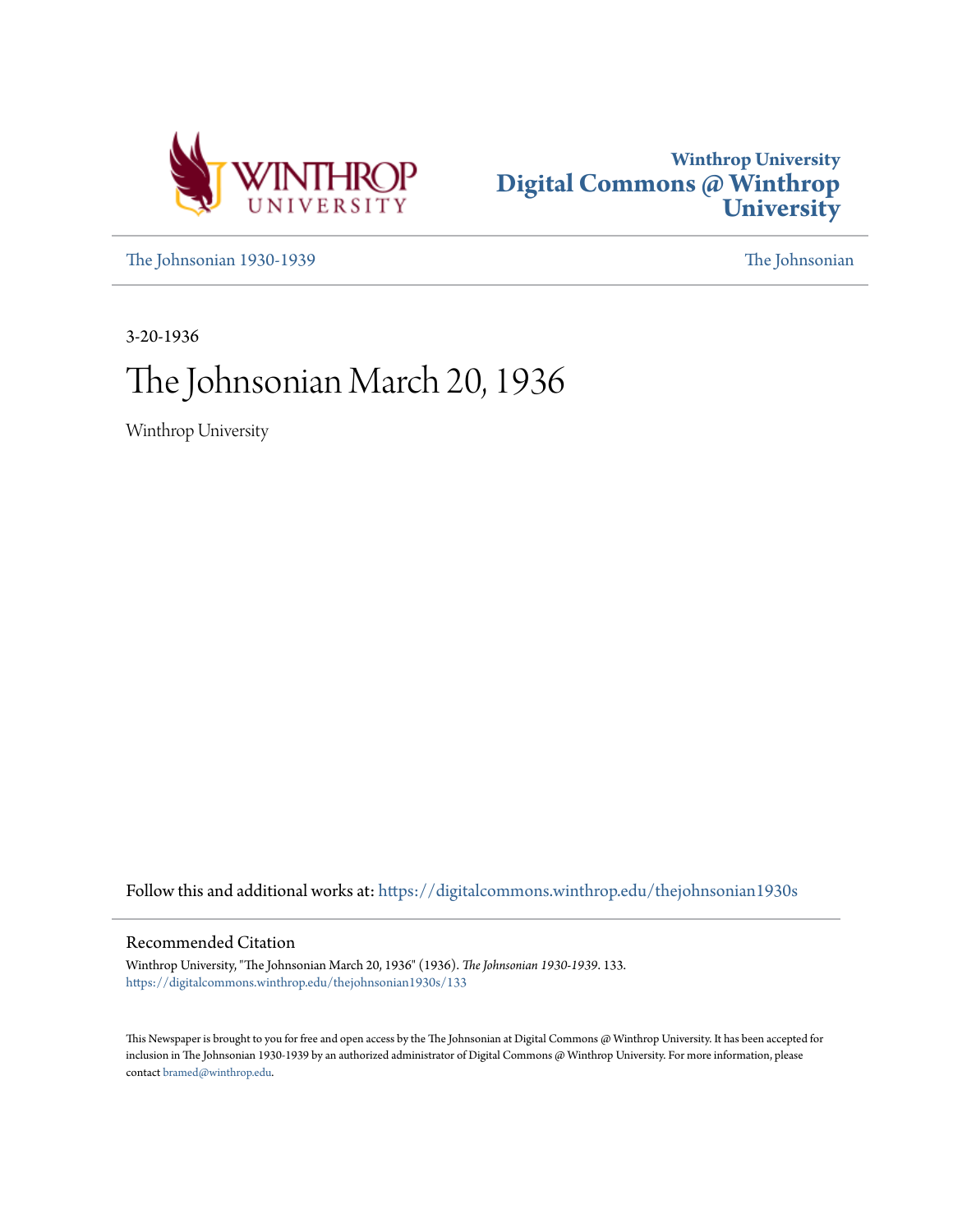# The Johnson Sonidan

# **CAMPUS LEADERS FOR '36-'37 ARE CHOSEN**

**Annie Rosenblum Named Editor** Of The Johnsonian For 1936-37

ng Junior of Iar Will Take Charge With Next Issue

**VOL. 12 NO. 91** 

ASSOCIATES NAMED LATER

Guest of Y. W. C. A. Here

Monday

### Johnson Speaks D. To French Fraternity

### Johnson discussed a Dr. Elizabeth Johnson discus  $ouzh$   $ea$  $\mathbf{u}$ esting of Bela Pi Theta in Johns

WILL SPEAK AT VESPERS

WILL SPEAR AT VENDERS.<br>The Reverend Mr. D. E. Vealu, pas-<br>tor of the Episcopal Church, Clemson<br>College, will speak at Verpers is Main<br>Anditorium, Sunday night, March 22. at  $6:30$ 

### NOTICE!

The new editor of The Winkhrop<br>Journal will be elected at a meeting<br>of the three literary accidies Tues-<br>day afternoon at 4:30. Piense everysent to vote.<br>CAROLINE CRUM,

Editor The Jo



stick cocial cities, the was a single computer

lent of the Junior class, She was vice-

**Monday**<br> **Bestie** Teague, of Laurena, is presi-<br>
nearly desire Teague, of Laurena, is presi-<br>
nearly desire density which president of the Tailor case derive the Tailor case<br>
further and the T.W. Homely president of the

## PROGRAM ANNOUNCED

### Will Be Held at Winthrop April 16-Invitatio Are Issued

na for Parents' Day, wh invitations for Parents' Day, which is to be held April 16, have been issued to parents of seniors, freshmen, and sceone<br>dents.

An outline of the tentative pr or the day is as follows:<br>Morning, 10:30-12:30 -- Regi

in dormitories; classes; campus t 1:15-Lunch, college dining rotar.<br>
Alternoon, 2:39-3:30-Fhysical education<br>
cation demonstration, gymnastum;<br>
cation demonstration, gymnastum;<br>
clus; fashion show, main auditorium;

### BALLET RUSSE SHOWN Katie Coker and Minna Neussner **JUNIOR CLASS WILL** PRESENT'36 FOLLIES AT WINTHROP COLLEGE **Head Student Government and "Y"**

oth Sailln'" Is Directed By Last Artist Course Numb Jessie Teague-Presented<br>on March 26

"Emooth Sailin'". the Junior Follies | S. Hurok presented Colonel W. de of 1939, under the direction of Jessie | Basil's world-famous Monte Curior Teams . Will be presented Thurday, Ballet Hunse as the hast Artist Course

### Johnsonian Staff

NOTICE! Tickets for Junior Pollies will be sold in the foyer leading into the

| $11:30-1:00$                 |
|------------------------------|
| $2100 - 5:00$                |
| The prices are as follows:   |
|                              |
| Adult compresses and all the |
|                              |
| Come early to avoid the last |
| minute rush.                 |

M.<br>JESSIE TEAGUE,<br>President Junior Class

# Miriam Hopkins, As "Becky Sharp," Will Be Shown Here Tomorrow Night The Louis Communication of Maritan Barance and National Transfer<br>and National Transfer and National Transfer and National Transfer<br>and National Transfer and National Transfer and National Transfer<br>and National Transfer and

Bocky Sharp, the glamorous provide with the signal bit the new<br>color picture, "Becky Sharp" to be<br>shown in Main Auditorium Satur-<br>day night, March 21, at 7:30.

day night, March 21, at 7:30.<br>
After feaving the exclusive school for giving the second proping proping the second by proping the second to exert of the first proping the first proping the trial of the second the trial pol r up debis.<br>highlight of

Sesson Is Famous Ballet



Virginia Walker Elected

To "Y" Cabinet

**Johnsonian Start Supper** Feelyn Breek, Mary O'Dell, and Virtual Michael Steeds Cupper Testev, Mary O'Dell, and Virtual of The discussion such as a start of the start of the start of a start of the start of the start of t

March 10.<br>
March 10.<br>
These present included Betty Carry (methods), weak rating Benior of Spart<br>
These present included Betty Carry (methods), when the Ortholdram<br>
Son, Jamy Stuart Mille, Maryland Wil- (piec Club, Carry L

Mary O'Dell, rising Junior of Spar-

amburg, has been a member of the<br>Freshman Cabinet, Curry Literary Society, Chapel Choir, Music Club, Or-

.<br>ds is the Soring," a Silly<br>hony, will be the added at-

ajdr

# the St Assortation



### **STUDENT BODY ELECTS** and or<br>retreat.<br>Minne was one of the Winthrop stu-<br>dents choosen for "Who's Who Among<br>Students in American Colleges and<br>Universities," and is President of the<br>Comp Adger "Y" Retreat for 1996-97. REMAINING OFFICERS

Alice Johnson To Head Senate: Grimball, Williams, and Driggers Fill Offices

Alice Johnson was elected pro Auce Jonnson was exerced presidents<br>of the Senate, and Dorothy Grimball.<br>Meli.sa Williams, and Tressa Driggers<br>were elected vice-president, secretary,<br>and Ireasurer of the Situdent Governnt Association Wednesday, Marel

18.<br>Alice, a Junior from Brooklyn, N.Y. has for the past two years been a member of the Y. W. C. A. Cabinet.

member of the  $X$ , W. C. A. Caltimet. About one bundeed Wintbrop girls<br>increase the state of the SA, when the Robert control of the Bellighton Scheme with control paints. Since the Second with property and paints the stat

First, Chapel Choice, neare Therman, B., omitary measures. S. at the<br>measure of the S. Goundle, and Her peak and Figure and the Second Her peak and Her peak and Her peak and Her peak and the<br>second Her peak and Her peak a  $\hat{a}^{\dagger}$  law, which will begin March 22 and<br>  $\hat{a}^{\dagger}$  law for four days.<br>
The sign has plasmed a pageant for the three mights of its celement<br>  $\hat{a}^{\dagger}$  denotes the three mights only<br>  $\hat{a}^{\dagger}$  denotes the l

"Universe concernements" ("Carolina", "after which "Carolina", "ally player fitty griss under the discussion of Prof. Walker B. Roberts, Miss Julia Post is taking twenty-four griss to do an English following material. In c **Deputation Team** 

JOIN NATIONAL SOCIETY<br>
D. Paul Montery Wheeler, chair-<br>
man of the English section of the<br>
South Carolina Education Association<br>
during the past year, has amounced that<br>
the National<br>
the National<br>
commed of Tenglish secti Council is an organization to whitehers of English throughout<br>United States belong. ut the



**EATTE COKER**  $Mant$   $\Omega$ 

r of Hartsville Sueceeds Louise Howe of Hendersonville, N. C.

CRIPTION, SLOO A YEAR

Library

**OTHER ELECTIONS LATER** 

Greenville Junior Elected President of Y. W. C. A.; Replaces Anna Marian Busbee

tie Coker, of Hartsville, was ele President of the Student Government sovent of the Staternt Governments<br>octation and Minna Neussner, of<br>eenville, was chosen President of Greenville. was chosen President of the checkons abel this Y. W. C. A. in the checkons abel Monday, March 16. Monday, March 16. the form was althlic representa-<br>the form of the Athletic representation of the Athletic Amor the Y. W. C. A. in the clections held

**100 WINTHROP GIRLS** 

VISIT IN COLUMBIA

Students Render Choric Read-

ing, Song, and English

Folk Dance

rop giris

**Visits Davidson** 

er Deputa

Chain

throp Student Volunt

vantativo soumente of Marie Willis, and Mary Alma M'Lauria, accom-<br>panied by Miss Ammie Pelder, had more panied by Miss Ammie Pelder, had

charge of the Vesper program at Dav-idson College, Sunday night, March 15.

NOTICE! NOTICE!<br>Parents' Day Committee will meet<br>on Friday evening, March 20, at 6:30<br>in the Library of Johnson Hall.<br>MARY STUART MILLS,

About one bundred Win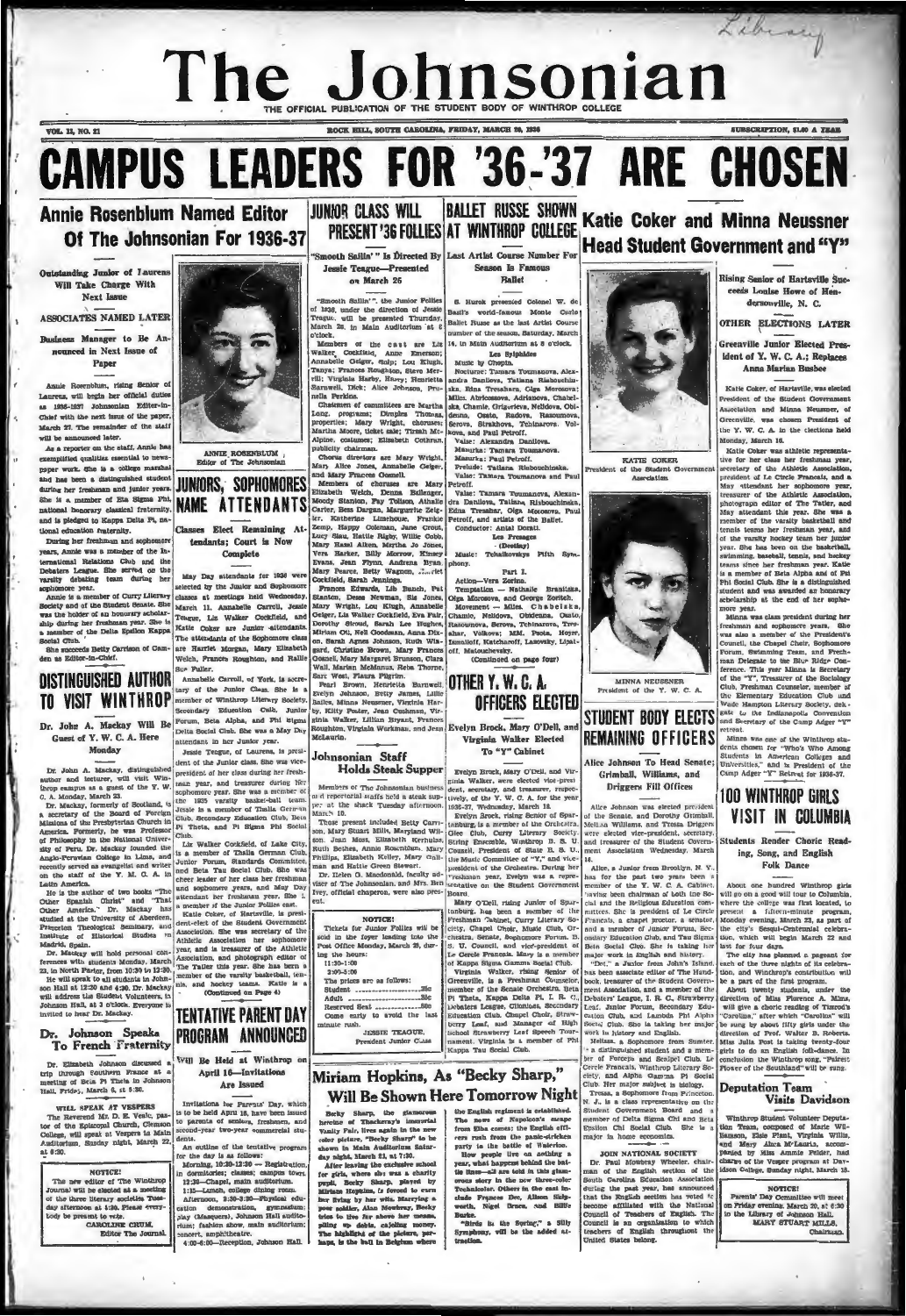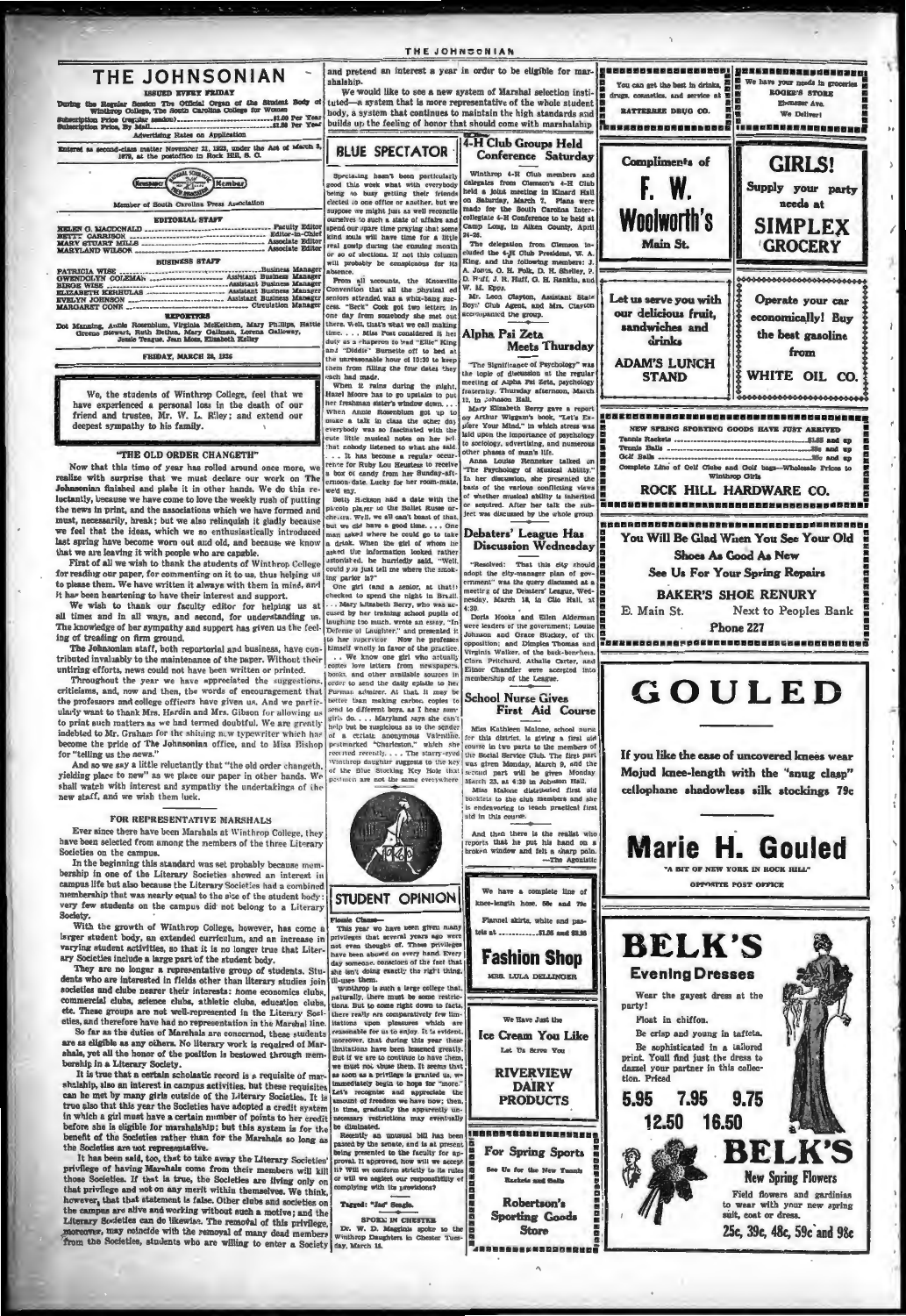Renneker, Speights<br>Give Senior Recital

 $\ddot{\phantom{a}}$ 

via atasa se.

Holds Reu

Senior Order of 1836 sponsored a remion hast week-end, March 13, 14, an

dink Harvey autorituded.<br>The Sophemores defeated the Fresh-<br>nen by a score of 50 to 12.

**Music Majors Give** 

 $\frac{1}{2}$ 

ī,

the Mr

Winthrop College Department of

sic presented Minnle Greene Moore,<br>Bishopville, and Julia Warren, of<br>mer, in a graduating recital Mon-<br>r night, March 16, at eight o'clock,

rium. The

sic Hall Audit

were assisted by Dorothy Stroud, so<br>prano, who was accompanied by Eliz-

irano, who was<br>abelh Tester,<br>The following program was given:<br>Fantasle and Pugue for Two Pianos,<br>TesterBauer—Miss Warren and Miss

au: Come to the Fair, Easthorpe Ma

**Miss Stroud** 

Dedication.

oure.

NOTICE!<br>Practices for tennis

EVELYN MARTIN<br>Acting Chairman of Tennis

availlers for tennis<br>at 6. Come out wheth<br>you play a good game<br>not!

**Iriam Speights, of Walterboro, and** will be presencer, or Orange-<br>tonight, March 20, at eight o'clock<br>fusic Hall Auditorium. Dorothy Music Hall Audi ksion, accompanied by Elizabeth Senior Orde

ial.<br>he following program will be given:<br>irlatious on a Theme by Beethoven,<br>it Saens—Mines Renneker and  $mt$   $R$ 

ia.<br>ata in D major, Bach (Allegro;<br>ataroppo; Allegro; Adagio; Fuga-<br>lagio; Fugue); Imprompiu Opus<br>opin—Miss Speights.<br>ata Opus 53 (Waldste'n) 15.<br>
Pormer members of the order re-<br>
Pormer members of the reduced the<br>
artist course, the Ballet Russe, on Sat-<br>
urday reming. All members of Seator<br>
Urday reming. All members of Seator<br>
Scaturing might and had breakfast

Choplin—Miss Speights (waldste'n), the Speights (waldste'n), Northum Speights (waldste'n), Northum and Speights (waldste'n), National Speights (waldste'n), National Speights (waldstelling (waldstelling (waldstelling (walds ethoven<br>Ipus 17, N<br>Bor

dha Thackston.<br>Adovatio (The Lark), Glinka, Bala-Adovatio (The Lark), Glinka, Bala-<br>rew; Waldenrauncken (Pores, Mur-<br>pr), Liszi—Miss Speights.<br>11-tes from Alt-China, Niemann; La-hina from Alt-China, Niemann; La-hinapaelia

es for two pianos, Duver<br>es Speights and Renneker.

### Davidson Professor **Recent Chapel Speaker**

**Kecent Chapel Speaker**<br>
Dr. Thomas Lingle, Syntesser of<br>
Dr. Thomas Lingle<br>
Dr. Thomas Lingle<br>
International Andres History at David<br>
Chapel hour on Wednesday, March 11.<br>
the Balkan countries.<br>
The dress lingle painted or

**RCA VICTOR** Radio's Latest Sensation

WORKMAN-GREEN<br>MUSIC STORE<br>Trade BL

your future second re? Leok ter your future needs. We will

help you the casy way.

**INDEPENDENT INSURANCE AGENCY** 

<u>1552280000000000000</u>

The Universal Drink Carloda Is Made Here by

> The Coca-Cola **Bottling Co.**  $A$   $B$   $B$   $C$

<del>.</del>....................

**Elder's Stores** Anything you want to eat.

We have it.

WE DELIVER



A spray of thoughtfulness with every kind of flower from **KIMBALL'S FLOWER HOUSE** 

were considered<br>This meating was the last one for<br>the 1935-36 members of Senate. The<br>newly-elected members meet for their

first seasion in May.

Patronise Our Advertisers

THE JOHNSONIAN Fellowship Pageant<br>Presented at A '..U.W. Springtime is picture-taking a revealed and the state of the state of the state of the Monday. Marken is the form of the state of the purpose of electing of<br>float for the purpose of electing officers for the purpose of electing of<br>floats for the state **THACKEROOPE** Let us serve you at your convenience Dr. Donnis Martin, received tea to members on arrival. A socie **ROCK HILL BODY** lea to memoria on any and the refreshments when<br>hour was held after refreshments when<br>how the research in the spirit of Pellowship." Miss Isabe<br>The Spirit of Pellowship." Miss Isabe **COMPANY** an Isabe the felk Outer parti fie rugar at Unatempo and the Change<br>and Haul Control of the field of the rank of the control of the control of<br>the rank of the control of the rank of the rank of the rank with the number<br>of the results of the Potter, chairman of the fellowsh  $Com$ lete Line of Elizabeth Arden **Youll See Year Pringle 1**  $\overline{\phantom{a}}$  $\left\{ \begin{array}{ll} \mbox{\textbf{Pudge Pseudos, Alkemi; Mary Neumner, predict the presence of Mias-3  
parti: 1000\%} \\\mbox{\textbf{Semicors}} & \mbox{\textbf{Sricis}} \\ \mbox{\textbf{Semicors}} & \mbox{\textbf{Victors}} & \mbox{\textbf{I}} \\ \mbox{\textbf{Semicors}} & \mbox{\textbf{Victors}} & \mbox{\textbf{I}} \\ \mbox{\textbf{Sincisors}} & \mbox{\textbf{Nicis}} \\ \mbox{\textbf{Ricis}} & \mbox{\textbf{Sincis}} \\ \mbox{\textbf{Ricis}} & \mbox{\textbf{Ricis}} \\$ **Insure Yourself** materials from **CATAWBA** men by a seere of 50 to 131-and the Fresh Christian Work and Graduate Supposmerse playing were Margie Mc- Sincolar was the subject of the talk Mc E. Martiott in Alten, graduate selection of the University of the SMC McMin March 18.<br>
the Tauth introduced his talk with a short distribution of the under<br>pradiction of the curre-vision of the described as  $3$ <br>
sort of menchs gromation. It is to the total interact of methods of<br> $\alpha$  and the curr Graduating Recital three gent aims or purposes of<br>are work. The first is for re<br>area College Department of this field is closed to all exceed to the<br>next deal of the field is closed to all exceed to all the second few who have a great deal of money, and faellities. The second<br>son for graduate work is for speciation. The third is to acquire creased professional sell or efficient The speaker named a number<br>miversities which have excellent gives June 8--- July 31, 1936 **June 16---Final Registration Date** 



**Beauty Demonstration** 

Miss Ann Joyner, representative of "Lately Linday" featle products, meve $\alpha$  demonstration factor  $\beta$ . At  $\alpha$  demonstration of the Muster March Condition of the Muster and the Muster of the Muster of the Muster of the M Ann Joyner, representative of sore.<br>
After Sccond Reccessions and the distance of Monday, the set of the Sccond Reccession of Monday,  $\frac{1}{2}$  and  $\frac{1}{2}$  and  $\frac{1}{2}$  and  $\frac{1}{2}$  and  $\frac{1}{2}$  and  $\frac{1}{2}$  and  $\frac{1}{2}$  and  $\frac{1}{2}$  and  $\frac{1$ 

CHIROPODY and HAIR-<br>CUTTING PARLOR

133 Trade BL<br>00000000000



Courses for College Students, Teachers, Supervisors, and

Credit toward B. A. or B. S.

Credit for certification purposes.

Regular Faculty and Visiting

Administrators.

Degree.

Instructors.

Phone 164

Matriculation Fee ....... \$ 5.00

Tuition (per credit hour) 3.00

Full Session ......... 40.00

Six Weeks ........... 30.00

Music (per credit hour) 9.00

**Room and Board:** 

TEACHERS MAY ENROLL FOR SIX WEEKS

For Further Information and Catalogue

Address-WILLIS D. MAGGINIS, Director

**Rock Hill, South Carolina** 

Private Instruction in